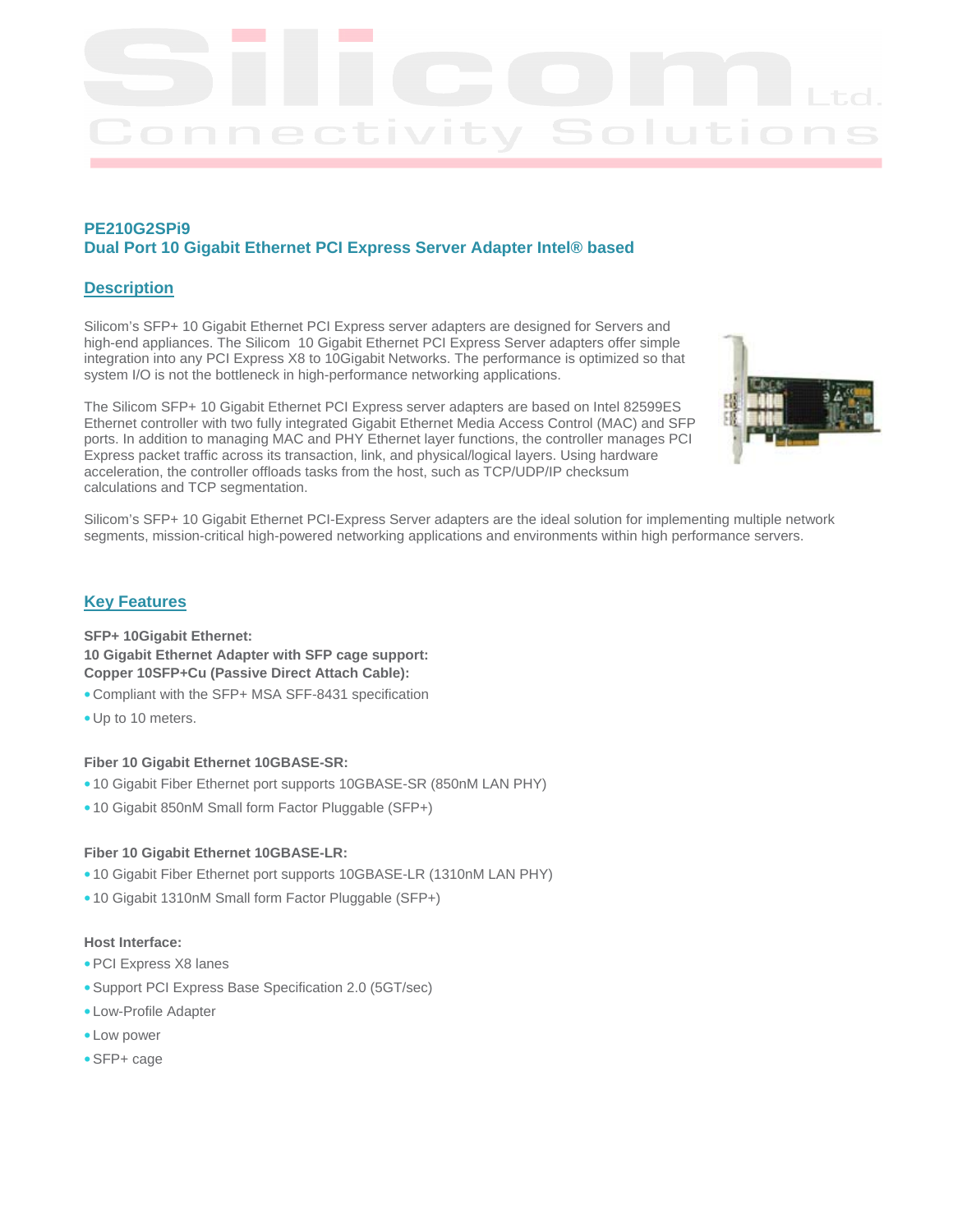#### **Performance Features:**

- IPV4 and IPV6 Supports for IP/ TCP and IP/UDP Receive Checksum offload
- Fragmented UDP checksum offload for Packet Reassembly
- CPU utilization- the 82599 supports reduction in CPU utilization, mainly by supporting Receive Side Coalescing (RSC)
- Support for 16 virtual machine Device Queues ( VMDq) per port
- Support Direct Cache Access ( DCA)
- Advanced memory architecture reduces latency by preceding TSO packets. A TSO packet may be interleaved with other packets going to the wire.
- Minimized device I/O intterupts using MSI and MSI-X
- Offload of TCP / IP / UDP checksum calculation and TCP segmentation
- Large on chip receive packet buffer (512 KB)
- Large on chip transmit packet buffer ( 160KB)
- Supports the VPD (Vital Product Data) capability defined in the PCI specification ver. 3.0.
- Time sync- IEEE1588- Precision Time Protocol (PTP)
- Supports the BCN (Backward Congestion Notification) protocol in addition to the EEDC functionality

#### **LAN Features:**

- IEEE 802.x flow control support
- IEEE 802.1q VLAN tagging support
- IEEE 802.1p layer 2 priority encoding
- Jumbo Frame (up to 15.5KB).
- Link Aggregation and Load Balancing.
- RFC2819 RMON MIB statistics
- TCP Segmentation Offload Up to 256KB
- Ipv6 Support for IP/TCP Receive Checksum Offload
- LEDs indicator for link/Activity.

#### **Security Features:**

- IEEE P802.1AE LinkSec specification. It incorporates an inline packet crypto unit to support both privacy and integrity checks on a packet by packet basis. The transmit data path includes both encryption and signing engines. On the receive data path it includes both decryption and integrity checkers
- IPsec off load for a given number of flows
- Off-load IPsec for up to 1024 Security associations (SA) for each of TX and RX
- AH and ESP protocols for authentication and encryption
- AES-128-GMAC and AES-GCM crypto engines
- Transport mode encapsulation.

# **Technical Specifications**

| <b>SFP+ 10 Gigabit Ethernet Technical Specifications Adapters:</b> |                                                                                                                                             |  |
|--------------------------------------------------------------------|---------------------------------------------------------------------------------------------------------------------------------------------|--|
| SFP+ (Small Form Factor<br>Pluggable) supports:                    | SFI interfaces supports 10GBase-R PCS and 10 Gigabit PMA in order to connect with SFP+<br>to 10GBase-SR / 10GBase-LR and SFP+ Direct Attach |  |
| 10GBase-SR SFP+:<br><b>IEEE Standard / Network</b>                 | Fiber 10 Gigabit Ethernet, 10 GBASE-SR (850 nM LAN PHY).                                                                                    |  |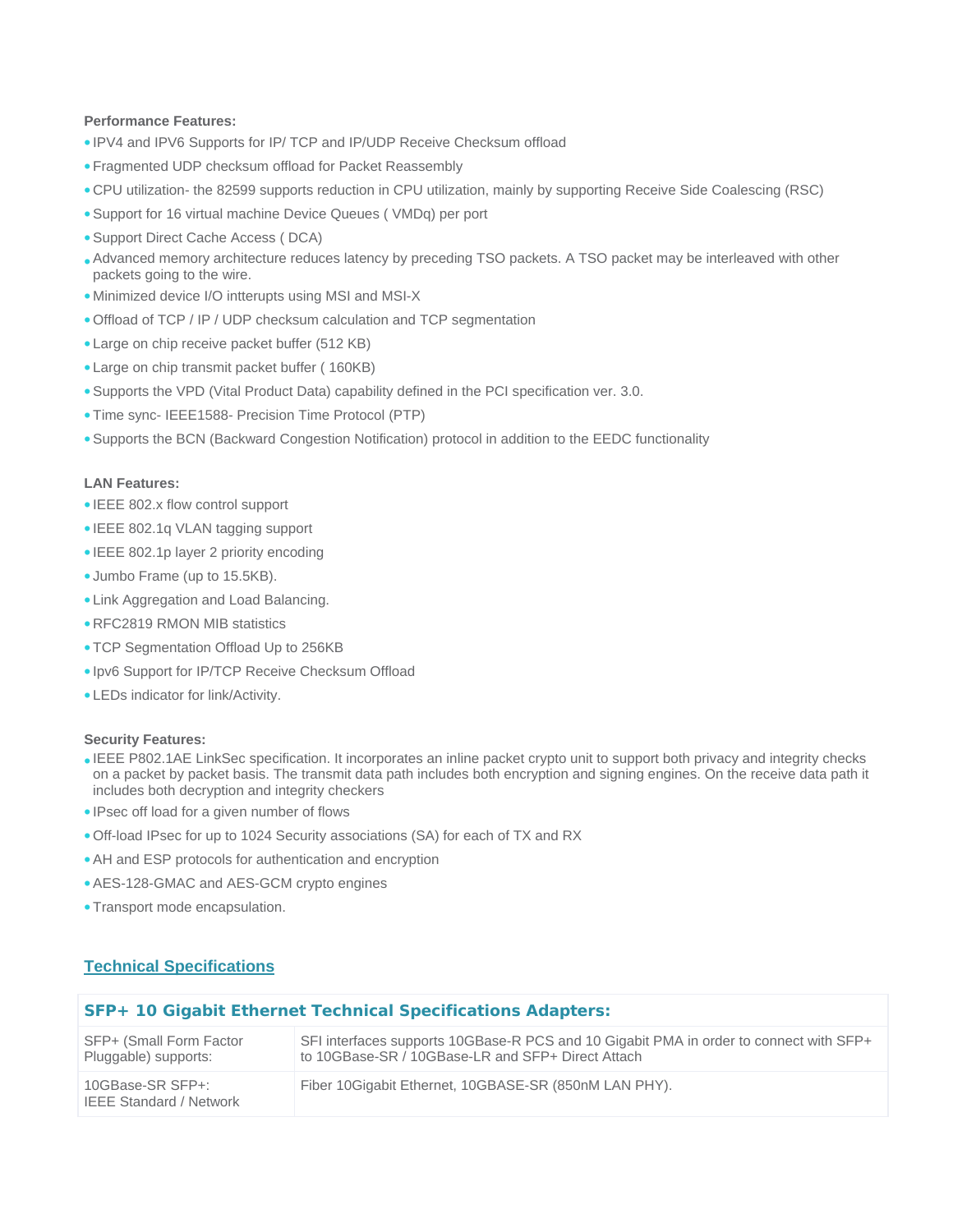| topology:                                                       |                                                                                                                                       |  |  |  |
|-----------------------------------------------------------------|---------------------------------------------------------------------------------------------------------------------------------------|--|--|--|
| 10GBase-SR SFP+:<br>Data Transfer Rate:                         | 10.3125GBd                                                                                                                            |  |  |  |
| 10GBase-SR SFP+:<br>Cables and Operating distance<br>Up to:     | 62.5um, 160MHz/Km 26m<br>62.5um, (OM1)200MHz/Km 33m<br>50um, 400MHz/Km 66m<br>50um, (OM2)500 MHz/Km 82m<br>50um, (OM3)2000MHz/Km 300m |  |  |  |
| 10GBase-LR SFP+:<br><b>IEEE Standard / Network</b><br>topology: | Fiber 10Gigabit Ethernet, 10GBASE-LR (1310nM LAN PHY)                                                                                 |  |  |  |
| 10GBase-LR SFP+:<br>Data Transfer Rate:                         | 10.3125GBd                                                                                                                            |  |  |  |
| 10GBase-LR SFP+:<br>Cables and Operating distance<br>Up to:     | Single-Mode: 10000m at 9um                                                                                                            |  |  |  |
| 10GSFP+Cu:<br><b>IEEE Standard / Network</b><br>topology:       | Copper 10Gigabit Ethernet, 10GSFP+Cu (Direct Attach)                                                                                  |  |  |  |
| <b>Fiber 10GBASE-SR Ethernet Technical Specifications:</b>      |                                                                                                                                       |  |  |  |
| <b>Output Transmit Power:</b>                                   | Typical: -2.33 dBm<br>Minimum: -2.8 dBm                                                                                               |  |  |  |
| <b>Optical Receive Sensitivity:</b>                             | Typical: -13.45 dBm<br>Maximum: -11.1 dBm                                                                                             |  |  |  |
| Maximum Input Power:                                            | Maximum: +0.5dBm                                                                                                                      |  |  |  |
| <b>Fiber 10GBASE-LR Ethernet Technical Specifications:</b>      |                                                                                                                                       |  |  |  |
| <b>Output Transmit Power:</b>                                   | Typical: -2.75 dBm<br>Minimum: -8.2 dBm                                                                                               |  |  |  |
| <b>Optical Receive Sensitivity:</b>                             | Typical: -14.65 dBm<br>Maximum: -12.6 dBm                                                                                             |  |  |  |
| Maximum Input Power:                                            | Maximum: +0.5dBm                                                                                                                      |  |  |  |
| <b>Operating Systems Support</b>                                |                                                                                                                                       |  |  |  |
| Operating system support:                                       | Windows<br>Linux<br>FreeBSD<br><b>VMware</b>                                                                                          |  |  |  |
| <b>General Technical Specifications</b>                         |                                                                                                                                       |  |  |  |
| Interface Standard:                                             | PCI-Express Base Specification Revision 2.0 (5 GT/sec)                                                                                |  |  |  |
| Board Size:                                                     | Low profile add-in card: 167.65mm X 68.91mm (6.60"X 2.713")                                                                           |  |  |  |
| PCI Express Card Type:                                          | X8 Lane                                                                                                                               |  |  |  |
| PCI Express Voltage:                                            | $+12V + 8%$                                                                                                                           |  |  |  |
| PCI Connector:                                                  | X8 Lane                                                                                                                               |  |  |  |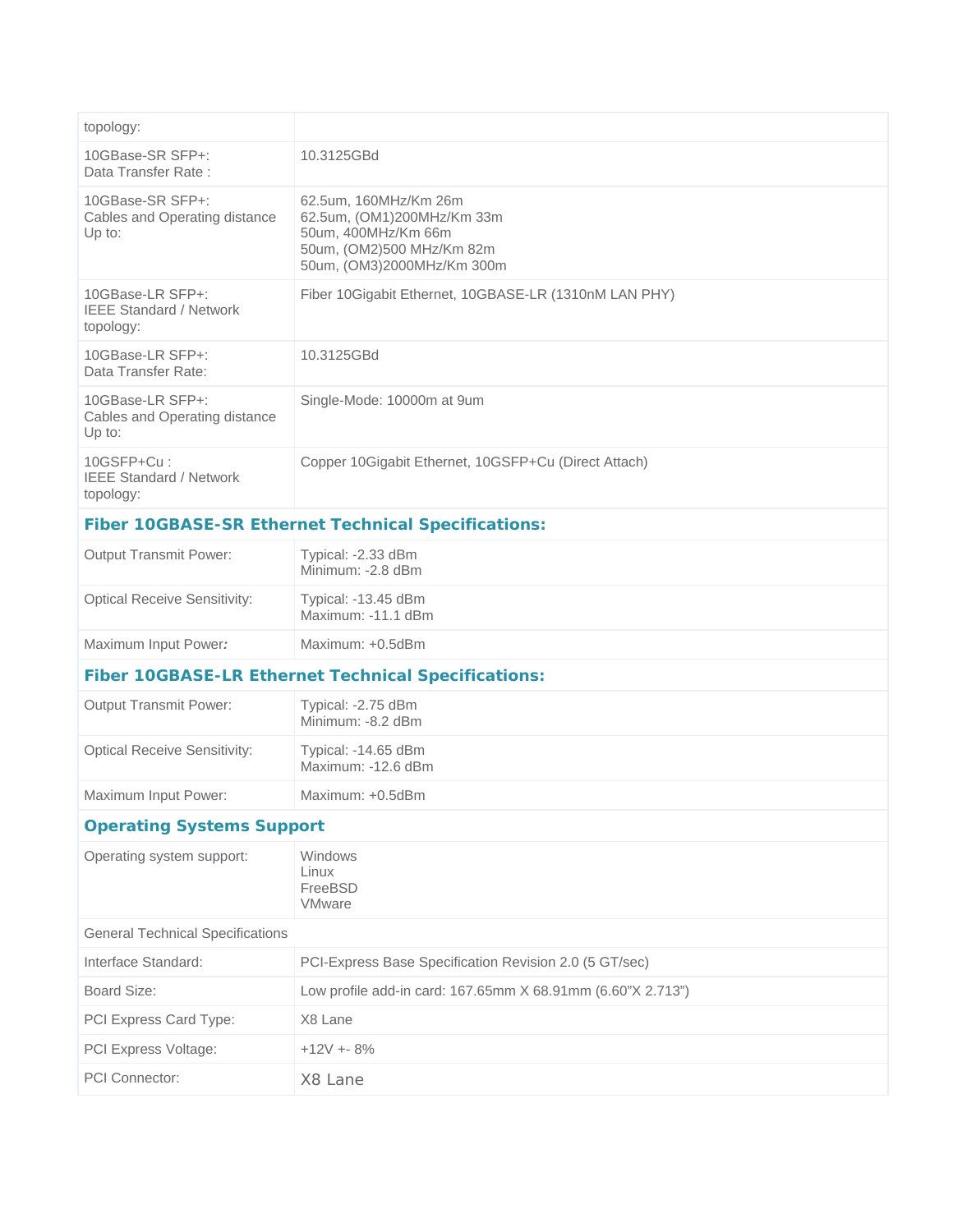| Controller: :                 | <b>Intel 82599ES</b>                                                                                                                                                                                                                                                                                                                                                                                                                                                                                                                                                                                                                                                                                                                                                                                                                                                                                                                                                                                                                                 |  |
|-------------------------------|------------------------------------------------------------------------------------------------------------------------------------------------------------------------------------------------------------------------------------------------------------------------------------------------------------------------------------------------------------------------------------------------------------------------------------------------------------------------------------------------------------------------------------------------------------------------------------------------------------------------------------------------------------------------------------------------------------------------------------------------------------------------------------------------------------------------------------------------------------------------------------------------------------------------------------------------------------------------------------------------------------------------------------------------------|--|
| Holder:                       | <b>Metal Bracket</b>                                                                                                                                                                                                                                                                                                                                                                                                                                                                                                                                                                                                                                                                                                                                                                                                                                                                                                                                                                                                                                 |  |
| Weight:                       | 150 gr (5.29 oz)                                                                                                                                                                                                                                                                                                                                                                                                                                                                                                                                                                                                                                                                                                                                                                                                                                                                                                                                                                                                                                     |  |
| Power Consumption:            | 5.88 W 0.49 A at 12V: Typical, 10GBASE-SR transceivers are installed in all ports; all ports<br>operate at 10Gb/s.<br>6.12 W 0.51 A at 12V: Typical, 10GBASE-LR transceivers are installed in all ports; all ports<br>operate at 10Gb/s.<br>4.68 W 0.39 A at 12V: Typical, SFP+ direct attach Copper Cables are installed in all ports; all<br>ports operate at 10Gb/s.<br>6.12 W 0.51A at 12V: Typical, 10GBASE-LR transceivers are installed in all ports, No link at<br>all ports<br>4.44 W 0.27A at 12V: Typical No SFP+                                                                                                                                                                                                                                                                                                                                                                                                                                                                                                                         |  |
| <b>Operating Humidity:</b>    | 0%-90%, non-condensing                                                                                                                                                                                                                                                                                                                                                                                                                                                                                                                                                                                                                                                                                                                                                                                                                                                                                                                                                                                                                               |  |
| <b>Operating Temperature:</b> | $0^{\circ}$ C – 50 $^{\circ}$ C (32 $^{\circ}$ F - 122 $^{\circ}$ F)                                                                                                                                                                                                                                                                                                                                                                                                                                                                                                                                                                                                                                                                                                                                                                                                                                                                                                                                                                                 |  |
| Storage:                      | $-40^{\circ}$ C $-65^{\circ}$ C ( $-40^{\circ}$ F $-149^{\circ}$ F)                                                                                                                                                                                                                                                                                                                                                                                                                                                                                                                                                                                                                                                                                                                                                                                                                                                                                                                                                                                  |  |
| <b>EMC Certifications:</b>    | FCC Part 15, Subpart B Class B<br><b>Conducted Emissions</b><br><b>Radiated Emissions</b><br>CE EN 55022: 1998 Class B Amendments A1: 2000: A2: 2003<br><b>Conducted Emissions</b><br><b>Radiated Emissions</b><br>CE EN 55024: 1998 Amendments A1: 2000; A2: 2003<br>Immunity for ITE Amendment A1: 2001<br>CE EN 61000-3-2 2000, Class A<br><b>Harmonic Current Emissions</b><br>CE EN 61000 3-3 1995, Amendment A1: 2001<br>Voltage Fluctuations and Flicker<br>CE IEC 6100-4-2: 1995<br>ESD Air Discharge 8kV. Contact Discharge 4kV.<br>CE IEC 6100-4-3:1995<br>Radiated Immunity (80-1000Mhz), 3V/m 80% A.M. by 1kHz<br>CE IEC 6100-4-4:1995<br>EFT/B: Immunity to electrical fast transients 1kV Power<br>Leads, 0.5Kv Signals Leads<br>CE IEC 6100-4-5:1995<br>Immunity to conductive surges COM Mode; 2kV,<br>Dif. Mode 1kV<br>CE IEC 6100-4-6:1996<br>Conducted immunity (0.15-80 MHz) 3VRMS 80% A.M.<br>By 1kHz<br>CE IEC 6100-4-11:1994<br>Voltage Dips and Short Interruptions<br>V reduc >95%, 30% >95% Duration 0.5per, 25per, 250per |  |
| MTBF*:                        | 66 (Years)<br>* The prediction was performed for 40°C Ambient temperature, GB Environmental condition.<br>The reliability prediction was performed in accordance with Telcordia SR-332                                                                                                                                                                                                                                                                                                                                                                                                                                                                                                                                                                                                                                                                                                                                                                                                                                                               |  |
| <b>LEDs</b>                   |                                                                                                                                                                                                                                                                                                                                                                                                                                                                                                                                                                                                                                                                                                                                                                                                                                                                                                                                                                                                                                                      |  |
| LED <sub>s:</sub>             | LED per port<br>Link /ACT: Turns on link, blinks on activity (green)                                                                                                                                                                                                                                                                                                                                                                                                                                                                                                                                                                                                                                                                                                                                                                                                                                                                                                                                                                                 |  |
| LEDs location:                | LED is located on the PCB, visible via holes in the metal bracket holder                                                                                                                                                                                                                                                                                                                                                                                                                                                                                                                                                                                                                                                                                                                                                                                                                                                                                                                                                                             |  |
| Connectors:                   | $(2)$ SFP+ cage                                                                                                                                                                                                                                                                                                                                                                                                                                                                                                                                                                                                                                                                                                                                                                                                                                                                                                                                                                                                                                      |  |